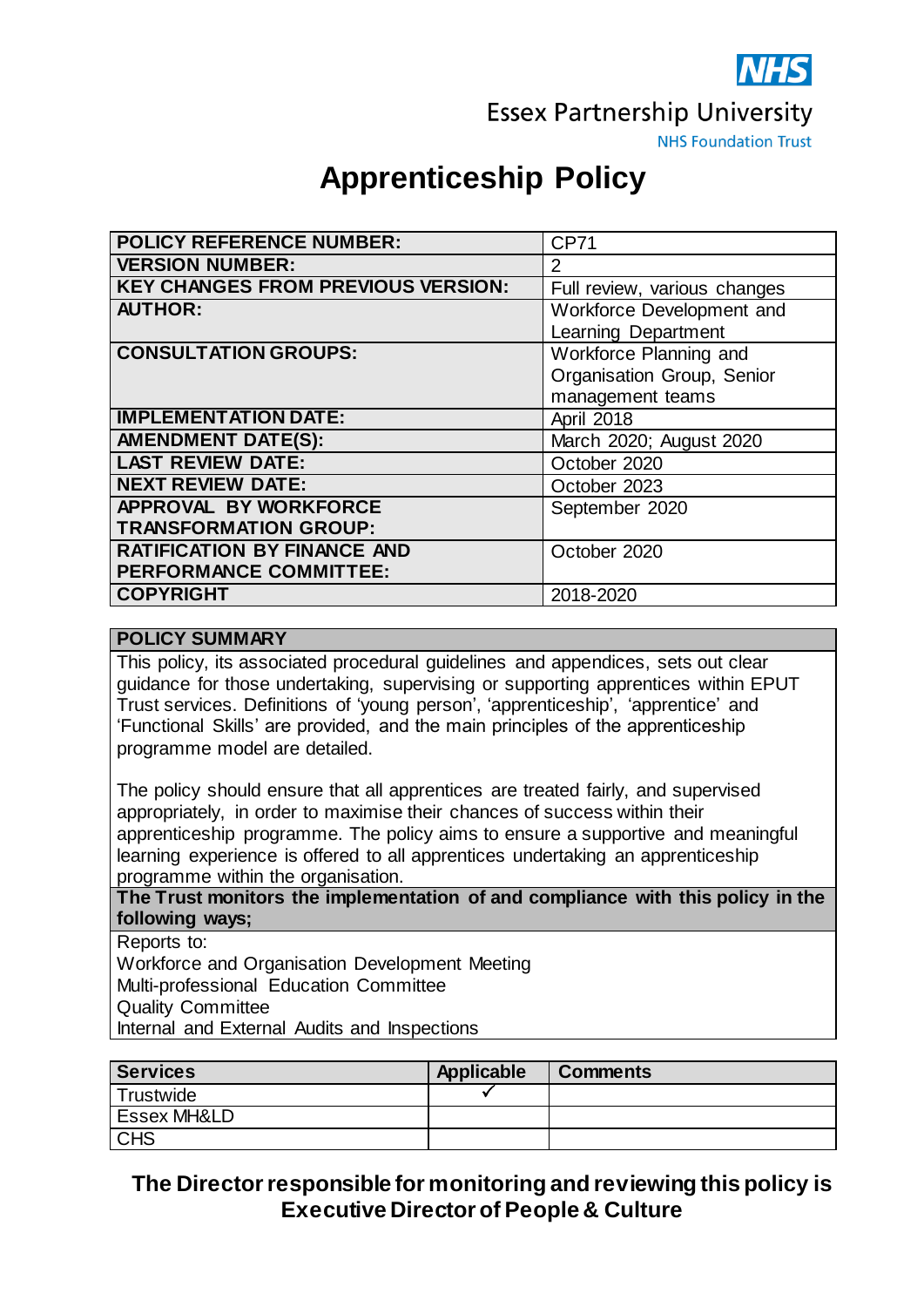## **ESSEX PARTNERSHIP UNIVERSITY NHS FOUNDATION TRUST**

#### **APPRENTICESHIP POLICY**

#### **CONTENTS**

**THIS IS AN INTERACTIVE CONTENTS LIST – CLICK ON THE SECTION HEADINGS TO GO TO THE SECTIONS**

- **1.0 [INTRODUCTION](#page-2-0)**
- **2.0 [DUTIES](#page-2-1)**
- **3.0 [DEFINITIONS](#page-5-0)**
- **4.0 [PRINCIPLES](#page-6-0)**
- **5.0 [SALARIES AND BACKFILL COSTS FOR APPRENTICESHIPS](#page-6-1)**
- **6.0 MONITORING [OF IMPLEMENTATION & COMPLIANCE](#page-7-0)**
- **7.0 [POLICY REFERENCES / ASSOCIATED DOCUMENTATION](#page-7-1)**
- **8.0 [REFERENCE TO OTHER TRUST POLICIES/PROCEDURES](#page-8-0)**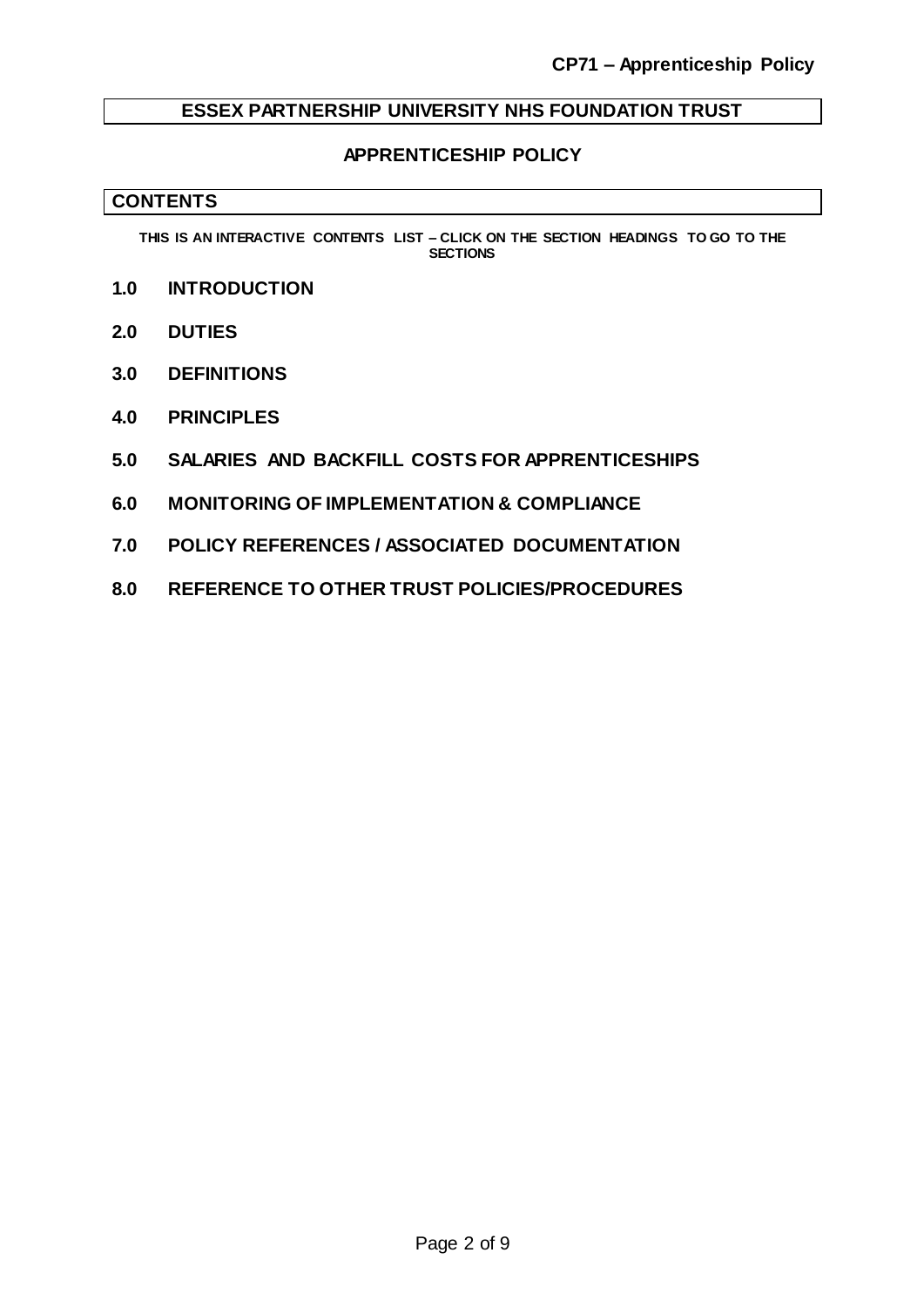# **ESSEX PARTNERSHIP UNIVERSITY NHS FOUNDATION TRUST**

## **APPRENTICESHIP POLICY**

#### **Assurance Statement**

The purpose of this policy is to embed apprenticeship programmes within the Trust. These programmes will be used to enhance the development of the workforce, ensuring they are equipped with the practical skills and qualifications to deliver high standards of care now, and in the future. The embedding of apprenticeships into the Trust will provide development opportunities for existing and new staff to the organisation, building on skills and competencies attained. They will contribute to the Trust workforce plans by providing a means of addressing workforce shortages through internal development pathways. This will reinforce the standards and core values of the Trust in line with the clinical and Corporate Governance Agenda.

## <span id="page-2-0"></span>**1.0 INTRODUCTION**

- 1.1 Apprenticeships provide a vital part of the future workforce and are critical to the future success or the organisation. The apprenticeship pathways will enable the organisation to attract and retain talent in order to meet the growing demand for health care provision. The apprenticeship programmes will enable the opportunity for an individual to work within an organisation whilst gaining experience and a qualification.
- 1.2 This policy sets out how the Trust will work in partnership with the Education Sector and local training providers, to embed the apprenticeships into practice and ensure that the programmes and placements are standardised and compliant with national standards, legislation and best practice.
- 1.3 Apprenticeship programmes are a combination of paid work and study. They are undertaken in order to enable the individual to gain a recognised qualification whilst working alongside experienced, qualified practitioners. This can be in non-clinical support roles or in frontline delivery of care to patients. Upon completion of the respective apprenticeship qualification, the organisation will have a trained individual ready to fulfil a substantive role. The development of the apprenticeship pathways will enable clear progression and career development in substantial aspects of health care services.

## <span id="page-2-1"></span>**2.0 DUTIES**

#### **2.1 Senior Management Team -** will be responsible for:

- Strategic workforce planning that will determine the number and nature of apprentices who will be employed within the organisation.
- They will agree and sign off on the roles and posts suitable for conversion to or use as apprenticeship programmes.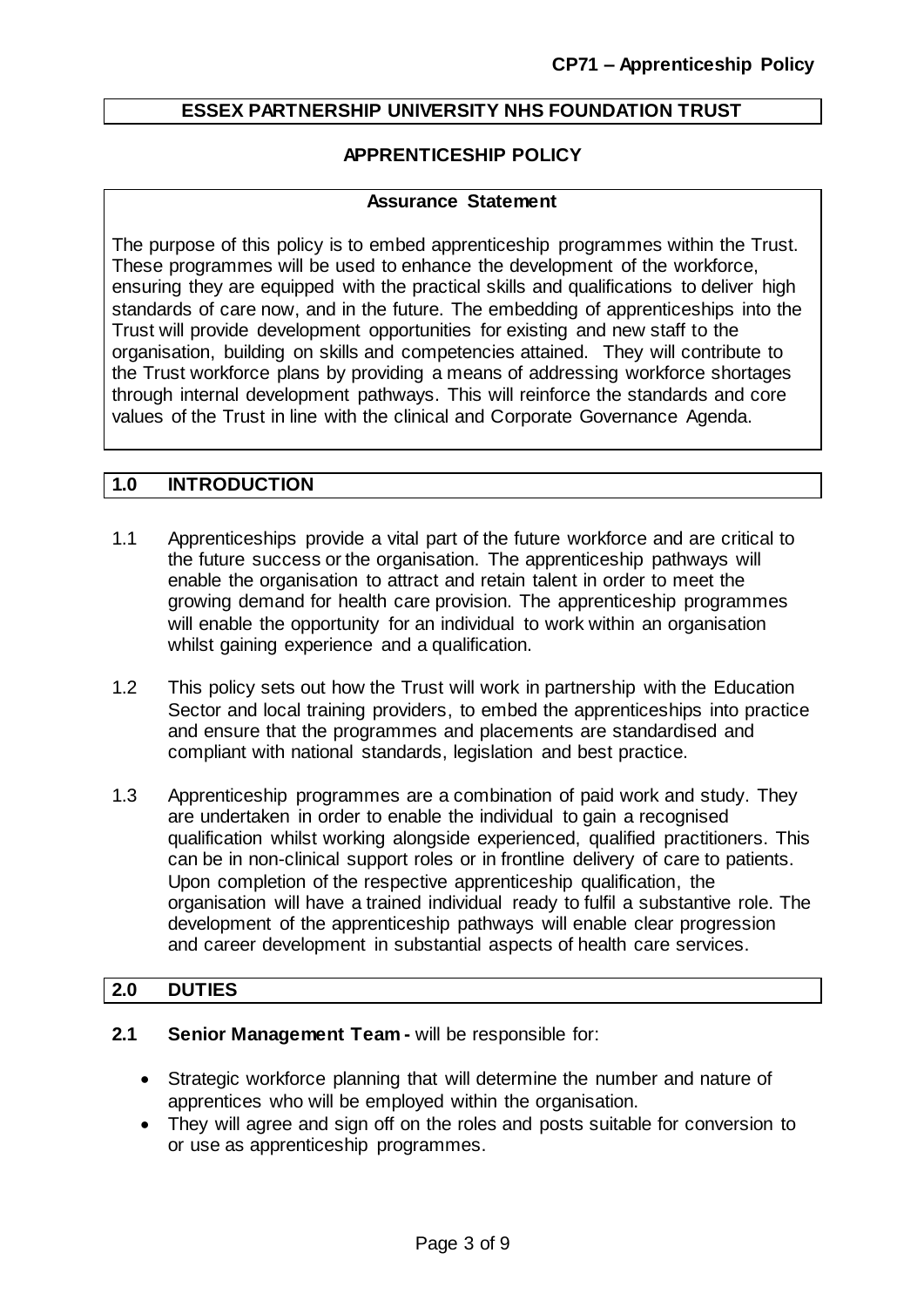- **2.2 Human Resources and Workforce Development and Learning** will be responsible for:
	- Assisting managers in identifying posts suitable for conversion to an apprenticeship programme.
	- To support managers in developing standardised job descriptions for apprentices.
	- Providing guidance on the terms and conditions of employment of apprentices.
	- Guiding managers in the recruitment processes for apprentices and initial assessments.
	- Carrying out focussed recruitment campaigns.

In addition they will:

- Deliver/identify and work with suitable training providers to deliver Functional Skills and academic qualifications, where required.
- Track and report on the performance of apprentices undertaking programmes within the organisation.
- Develop the apprenticeship programmes and pathways within the organisation to meet the national standards.
- Promote the value of apprenticeships as a development opportunity within the organisation, especially for the lower pay bands and vacancy priorities.
- Support managers in the performance management of apprentices when an individual is failing/fails to meet the requirements for the relevant academic programme.
- Ensure that all employment checks and processes are carried out in line with Trust policy.
- Ensure that internal quality assurance processes are adhered to (e.g. lesson observations, tracking records etc)
- Undertake the preparation for external validations required to meet the apprenticeship standards.
- Prepare for inspections by various external bodies (E.g. OFSTED).
- Ensure that an End Point Assessment provider is allocated.

## **2.3 Line Managers** are responsible for:

- Identifying substantive posts that could be utilised as apprenticeships.
- The day to day supervision and management of the apprentice.
- Granting study time in line with the requirements of the apprenticeship programme. This will include the 20% 'off the job' training
- Ensuring the apprentice is adequately supported within the workplace. This includes their induction, release for training and development in line with the programme, assigning work, objective setting and developing the apprentice's skills and experience as required.
- Identification of suitable assessors for the apprentice.
- Contributing to the 'sign off' of the work based experience component of an apprentice's accreditation.
- Managing the apprentice in line with the Trust's employment policies and procedures.
- Alerting and discussing with the apprenticeship lead, if an apprentice is unable to complete any academic or work based components of the apprenticeship programme, or is not making the expected progress.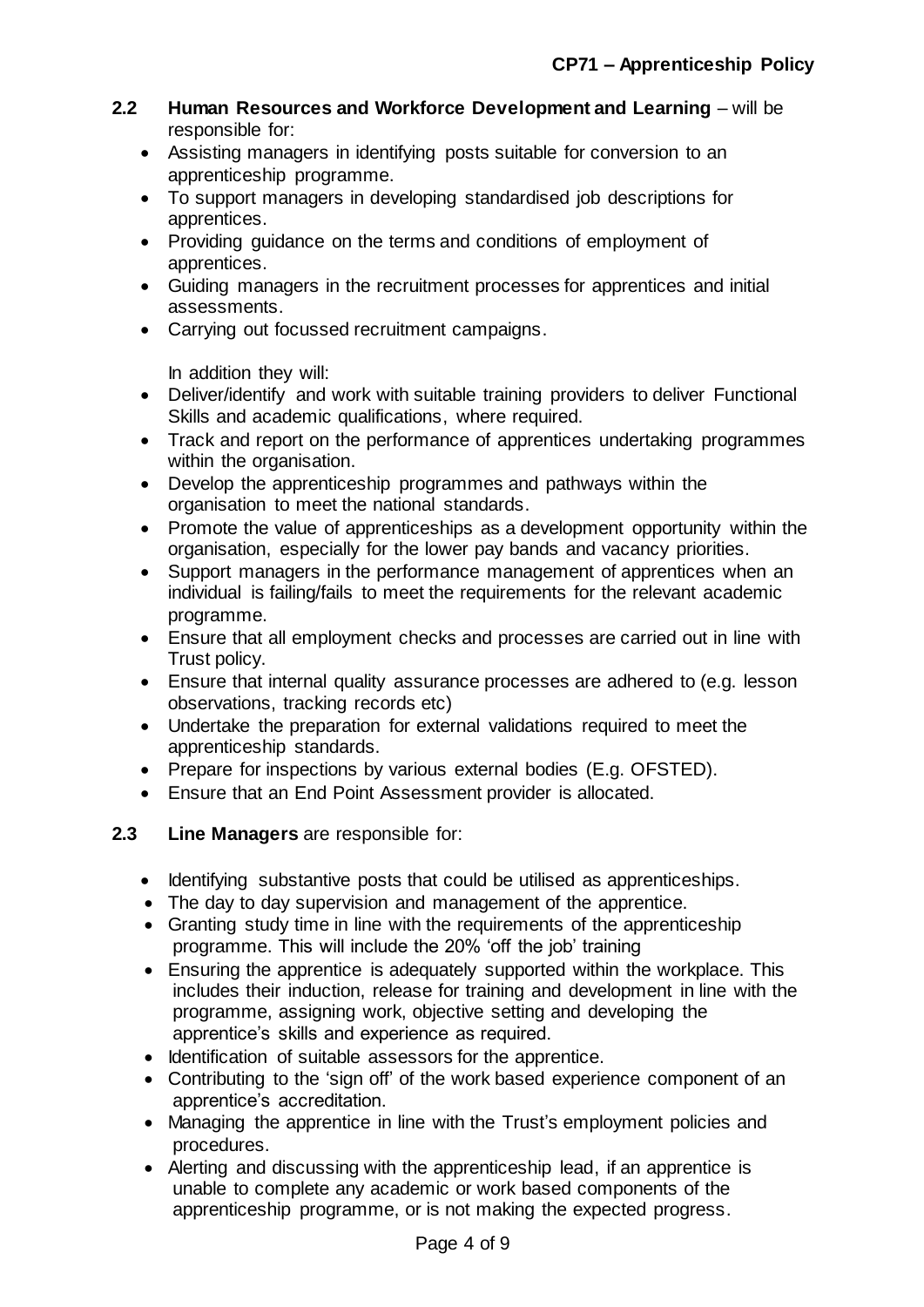• Identify and support apprentices along the development pathway.

#### **2.4 Assessors** will:

- Plan and deliver training programmes and workshops.
- Observe and assess apprentices in their workplace.
- Assess all apprentice portfolios of evidence.
- Question apprentices about how they would deal with non-standard situations.
- Provide feedback and offer advice if the standards are not met.
- Sign off the standards when all the requirements have been met.
- Keep records of apprentices' progress, according to the requirements of the awarding bodies.
- Work closely with training staff and apprentice line managers.
- Support apprentices to achieve the standards as required.
- Ensure apprentices are registered with the awarding organisation within the required timescale.
- Ensure that there is a clear record of all 'off the job' learning

# **2.5 Apprentices** will:

- Adhere to all Trust policies and procedures and act in accordance with the Trust's values and visions.
- Attend all timetabled education sessions and work placements.
- Complete academic elements and practical skills elements within the allocated time frames, in line with the apprenticeship programme requirements.
- Meet the assessment or examination requirements within agreed time frames.
- Ensure that you deliver high quality work.
- Comply with all aspects of the job description.
- Comply with all contractual terms and conditions.
- Complete all required elements of the apprenticeship within the given time frames.

## **2.6 Training provider internal/external** will:

- Deliver the academic requirements of the apprenticeship.
- Make the appropriate assessments of the apprentices, including initial preassessment requirements.
- Provide information and support related to the specific apprenticeship programmes they have been contracted to support/deliver.
- Provide regular feedback to the Trust on apprentice performance and conduct.
- Provide compliance information to, and for the Trust.
- Comply with any contractual and service level agreements entered into with the Trust.
- Liaise with, and support the Trust when creating or reviewing apprenticeship programmes.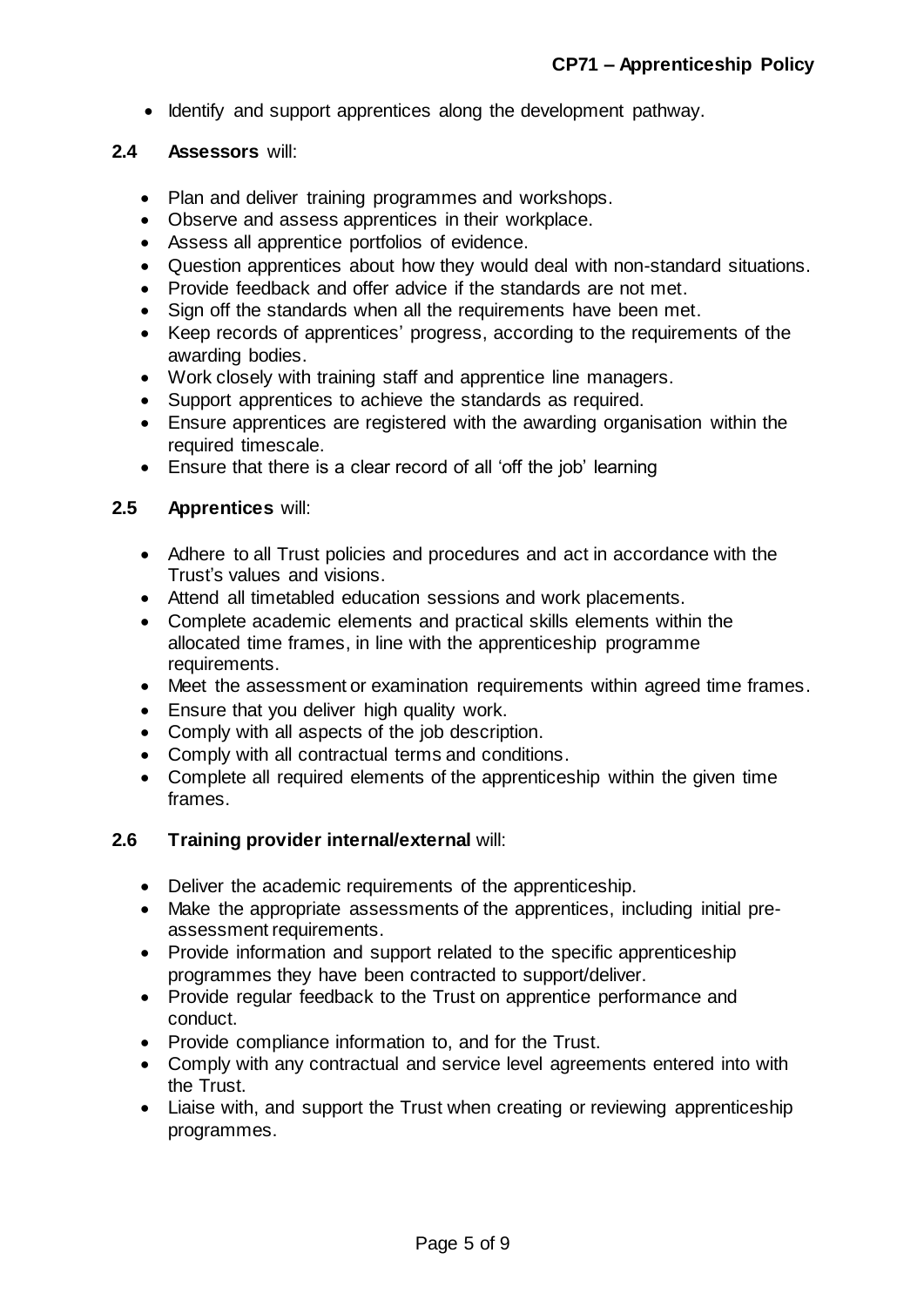#### **2.7 Internal verifiers** will:

- Participate in central verification events, carry out external verification visits, and/or participate in postal verification visits as required.
- Advise and support training staff on a regular basis.
- Communicate with staff and the awarding organisation on a regular basis.
- Complete reports of work sampled, highlighting any action and improvement points, and judging whether the centre has a low, medium or high risk rating.
- Ensure the centre's policies, procedures, systems and resources meet awarding organisation, qualification and regulatory requirements (including Ofsted).
- Ensure that staff interpret, understand and consistently apply the correct standards and requirements.
- Ensure standardisation of practice.
- Ensure the accuracy and consistency of assessor and internal quality assurer decisions.
- Give guidance to staff regarding the qualification content and requirements.
- Identify issues and trends, for example, if all assessors are misinterpreting the same aspect of a standard.
- Sample assessed work and records, according to a planned strategy and make decisions based on facts.
- Use technology where relevant, for example, sampling remotely via a virtual learning environment (VLE).

## <span id="page-5-0"></span>**3.0 DEFINITIONS**

- 3.1 A **young person** is defined as anyone under the age of eighteen (18).
- 3.2 An **apprenticeship** is a framework of nationally recognised qualifications, which are undertaken through work based learning, with the aim of enabling the individual to:
	- 3.2.1 Achieve nationally recognised qualifications
	- 3.2.2 Learn the skills and knowledge related to the specific job role
	- 3.2.3 Progress with the specific education and career that they have chosen
- 3.3 The **apprentice** is the learner taking part in the apprenticeship programme. They will carry out the normal range of duties required for the role, but the emphasis will be on education and development to achieve the standards set for the apprenticeship programme.
- 3.4 **Functional skills** qualifications are a mandatory component of all apprenticeship frameworks. Completion of Functional Skills must occur within the apprenticeship period, if not obtained prior to entry, and will be a prerequisite entry requirement for accessing the higher level apprenticeship programmes. (Minimum level 2 in Maths and English for standards at Level 3 and above, Minimum Level 1 for other programmes).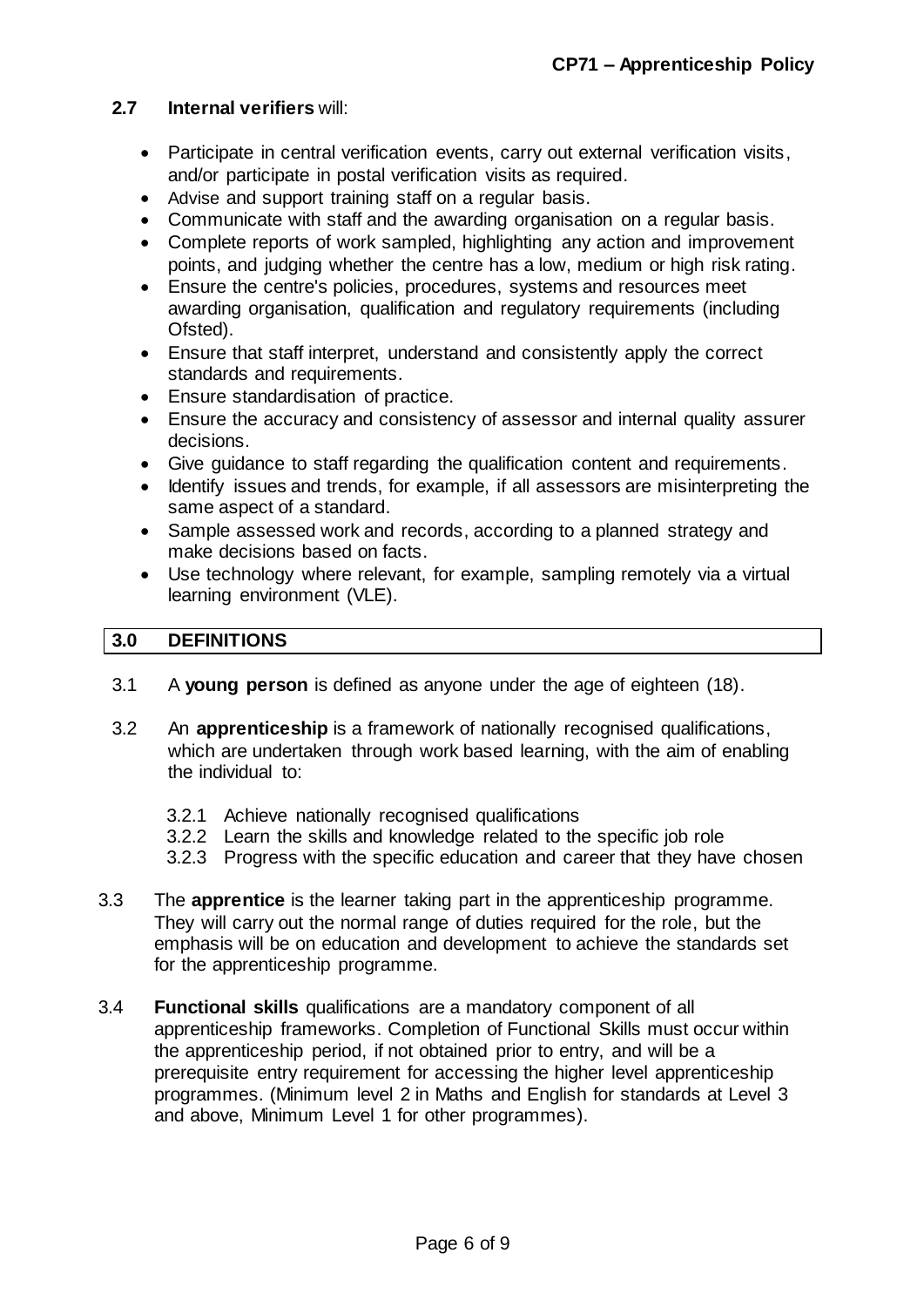#### <span id="page-6-0"></span>**4.0 PRINCIPLES**

- 4.1 An apprenticeship is a job role and all apprentices are employees of the organisation.
- 4.2 Apprentices will have an individualised training plan and be part of a structured training programme.
- 4.3 All apprenticeship programmes must be substantive. This means that they must run over a minimum period of 12 months, and must involve the acquisition of complex skills needed to fulfil the job role.
- 4.4 There will be support from a trained and identified assessor, supported by qualified and experienced staff.
- 4.5 The training provided must ensure all competencies are met for the role and standards of the apprenticeship programme undertaken.
- 4.6 The apprenticeship must provide the apprentice with transferable skills.
- 4.7 The apprenticeship must be income transformational, which means that it must lead to the opportunity for the apprentice to move into an appropriate pay banding for the role upon successful completion of the apprenticeship programme.
- 4.8 An apprenticeship involves a combination of on, and off the job learning, this will include a minimum of 20% of time being off the job.
- 4.9 Opportunities to experience different workplaces will be available, if in a limited environment.
- 4.10 There will be the potential of an opportunity to progress to higher level employment within the organisation

# <span id="page-6-1"></span>**5.0 SALARIES AND BACKFILL COSTS FOR APPRENTICESHIPS**

- 5.1 The financial model adopted by the Trust aims to ensure that we offer staff and prospective new employees the opportunity to develop their skills and achieve a qualification whilst enhancing the care offered to service users.
- 5.2 The model that has been adopted by the organisation in relation to apprenticeship salaries is as follows:

5.2.1 Existing staff who commence an apprenticeship will continue within their current terms and conditions.

5.2.2 New staff employed directly onto an apprenticeship program will be paid at the following levels.

 Under 25's commencing a Level 2 or a Level 3 program will be paid at the minimum wage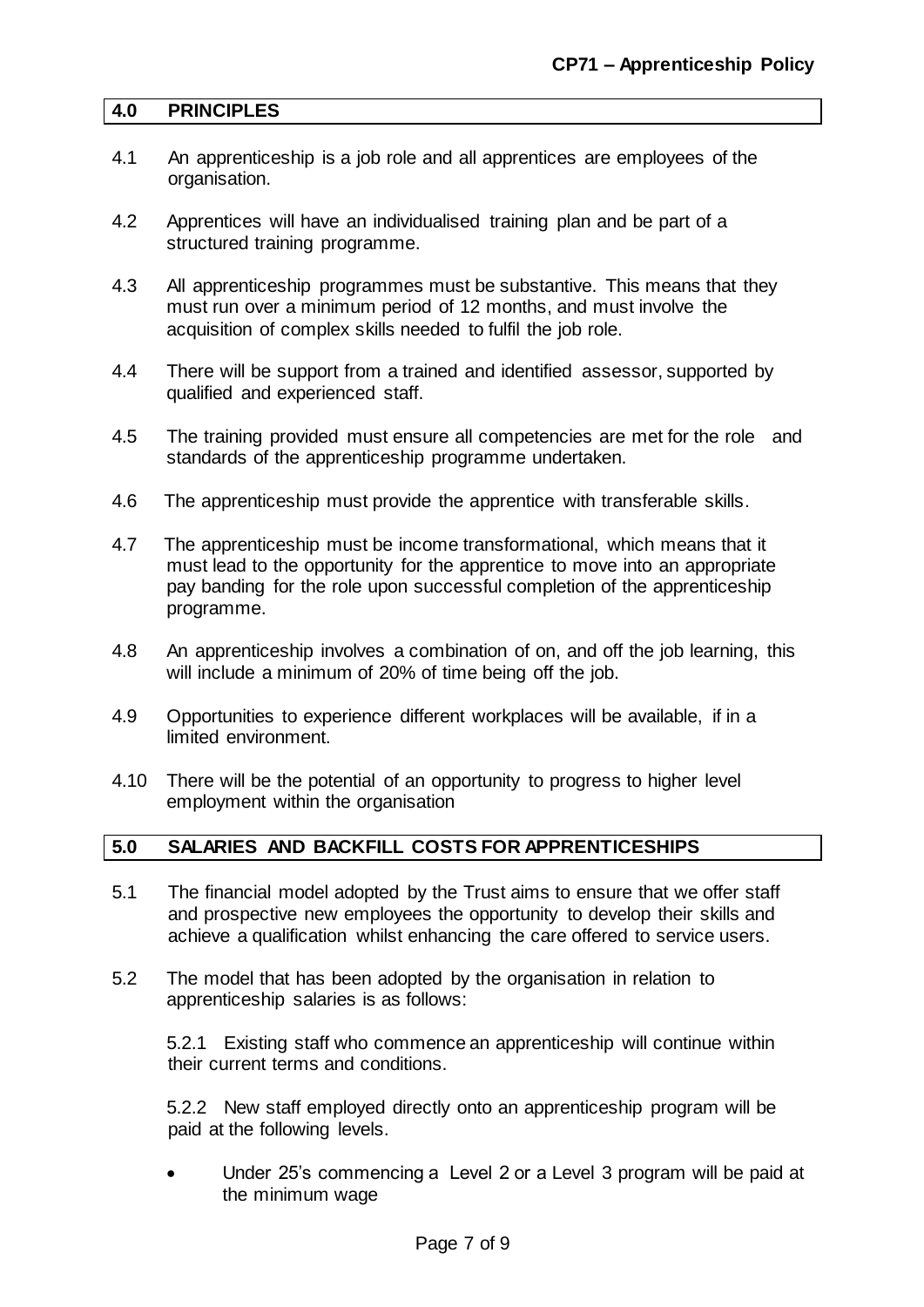- Over 25's commencing a level 2 or Level 3 program will be paid the living wage
- Apprentices on Level 4 programs and above will be paid according to the Agenda for Change apprenticeship rates.
- 5.3 Managers will need to consider the associated costs and the potential cover requirement for staff undertaking an apprenticeship program. All apprenticeships have additional learning requirements as part of the particular standard being undertaken (20% off the job learning) to meet the apprenticeship requirements. Taking this into account the following guide has been agreed:
	- 5.3.1 There will be no backfill allowance for non-clinical roles

5.3.2 There will be 14% backfill for Level 2 or Level 3 health care support worker apprenticeships. The remainder to be filled by the rotation of apprenticeships for the additional learning experiences

5.3.3 There will be a 20% backfill for Nursing Associates (at Band 3) and Top-up nursing (at Band 4). The remainder will be filled by the rotation of apprentices for their different learning experiences.

# <span id="page-7-0"></span>**6.0 MONITORING OF IMPLEMENTATION AND COMPLIANCE**

- 6.1 The policy will be reviewed if there are relevant legislative changes, developments in employment practices, in order to ensure its continuing relevance and effectiveness. The Workforce Development and Training Department will be responsible for the review of this policy.
- 6.2 Reports on the progress of apprenticeships within the Trust will be produced monthly to the workforce group, and to other Trust committees as requested.
- 6.3 A 3 yearly audit will be undertaken.

## <span id="page-7-1"></span>**7.0 POLICY REFERENCES / ASSOCIATED DOCUMENTATION**

- [http://www.apprenticeships.org.uk/employers /steps-to-make-it-happen.aspx](http://www.apprenticeships.org.uk/employers%20/steps-to-make-it-happen.aspx)
- <http://www.cipd.co.uk/publicpolicy-reports/apprenticeships-work.aspx>
- **-** Health and Safety (Young persons) regulation 1997
- Apprenticeship framework 2010
- **Skills funding agency**
- OFSTED